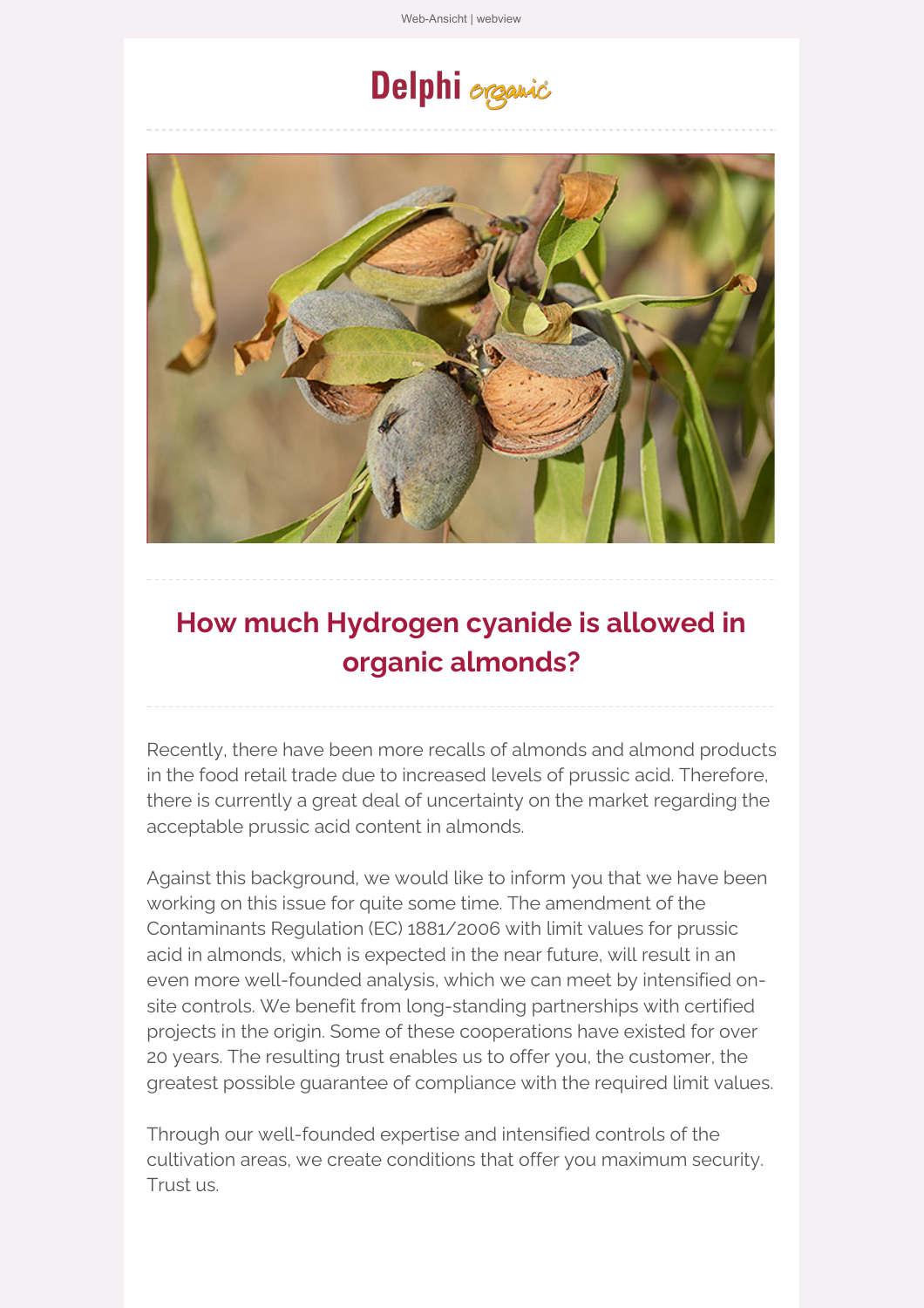

#### In our range are **Organic [almonds](file:///tmp/www.delphiorganic.com/en/organic-almonds/)**

Origin: different countries Available: in different varieties

> blanched blanched, diced whole, brown diced and roasted sliced sliced and blanched flor pined

> > **[Order](https://ta37b2676.emailsys1a.net/c/36/5042585/0/0/0/296485/7f59c89075.html) Now**

#### **Interested in our product range?**

We offer a wide range of different products. Our product range offers an overview: **[www.delphiorganic.com/en/organic-almonds/](https://ta37b2676.emailsys1a.net/c/36/5042585/0/0/0/296485/7f59c89075.html)** . If you are looking for an article that is not listed, we will also try to fulfil this wish. Please do not hesitate to contact us: **[mdornhege@delphiorganic.com](https://ta37b2676.emailsys1a.net/c/36/5042585/0/0/0/296491/b897917bb8.html) +49 251 28056-11**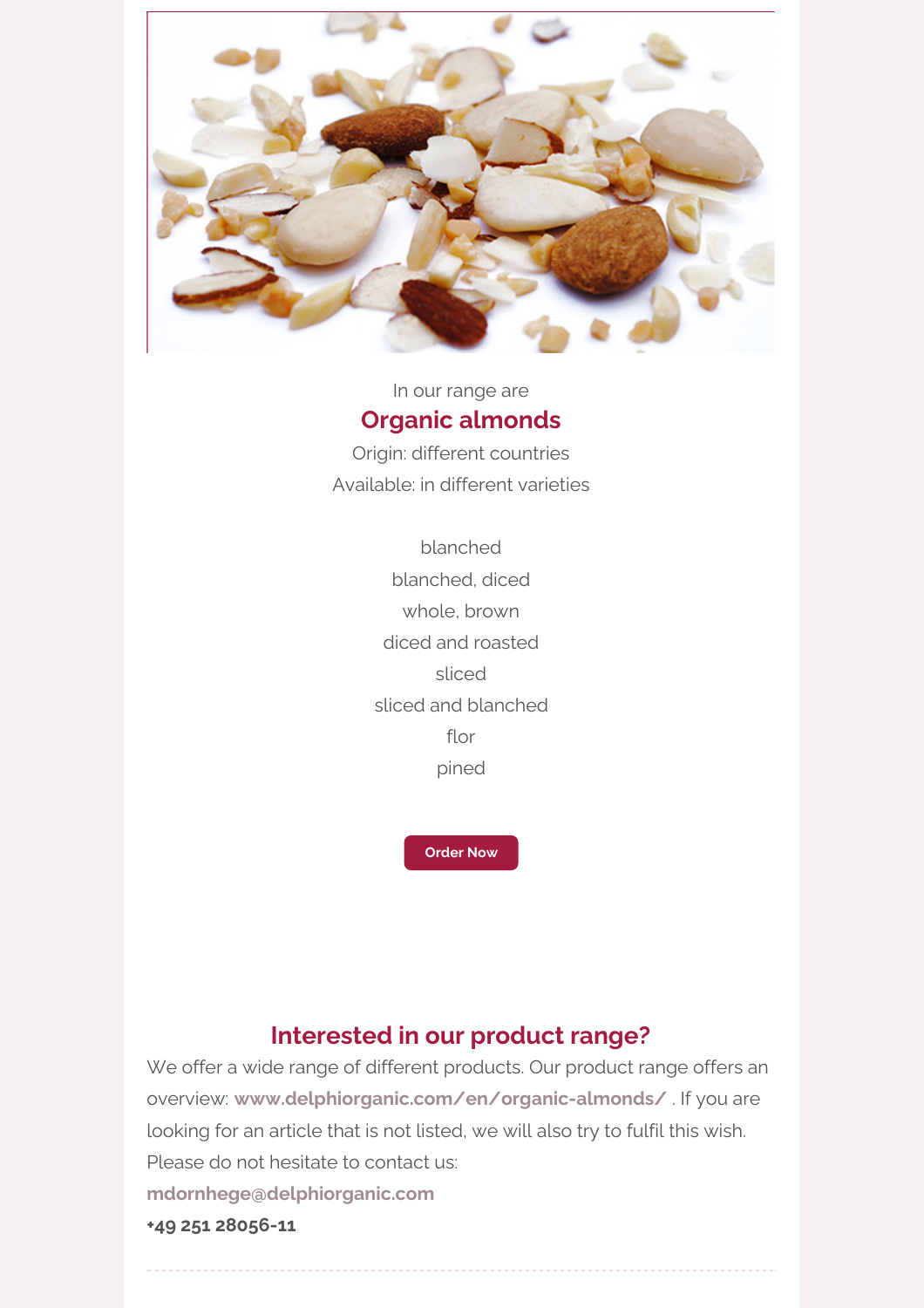### **Update! Organic Regulation (EU) 2018/848**



You are certainly aware that the new (EU) organic regulation 2018/848 has been valid since 01.01.2022. This presents companies with daily challenges in the interpretation and implementation of new requirements. Furthermore, this brings uncertainties in dealing with this change. The bureaucracy and sometimes unclear responsibilities on the part of the authorities and organic inspection bodies are often difficult hurdles to overcome.

Through regular in-house seminars of qualified specialists, the constant exchange with our inspection body and competent authorities as well as the exchange with the Waren-Verein of the Hamburg Stock Exchange, our employees deal intensively with the organic regulation. This enables us to deal dynamically with the implementation of new challenges. Feel in competent hands thanks to our know-how.

### **Unique and exemplary - Waren-Verein der Hamburger Börse e. V.**